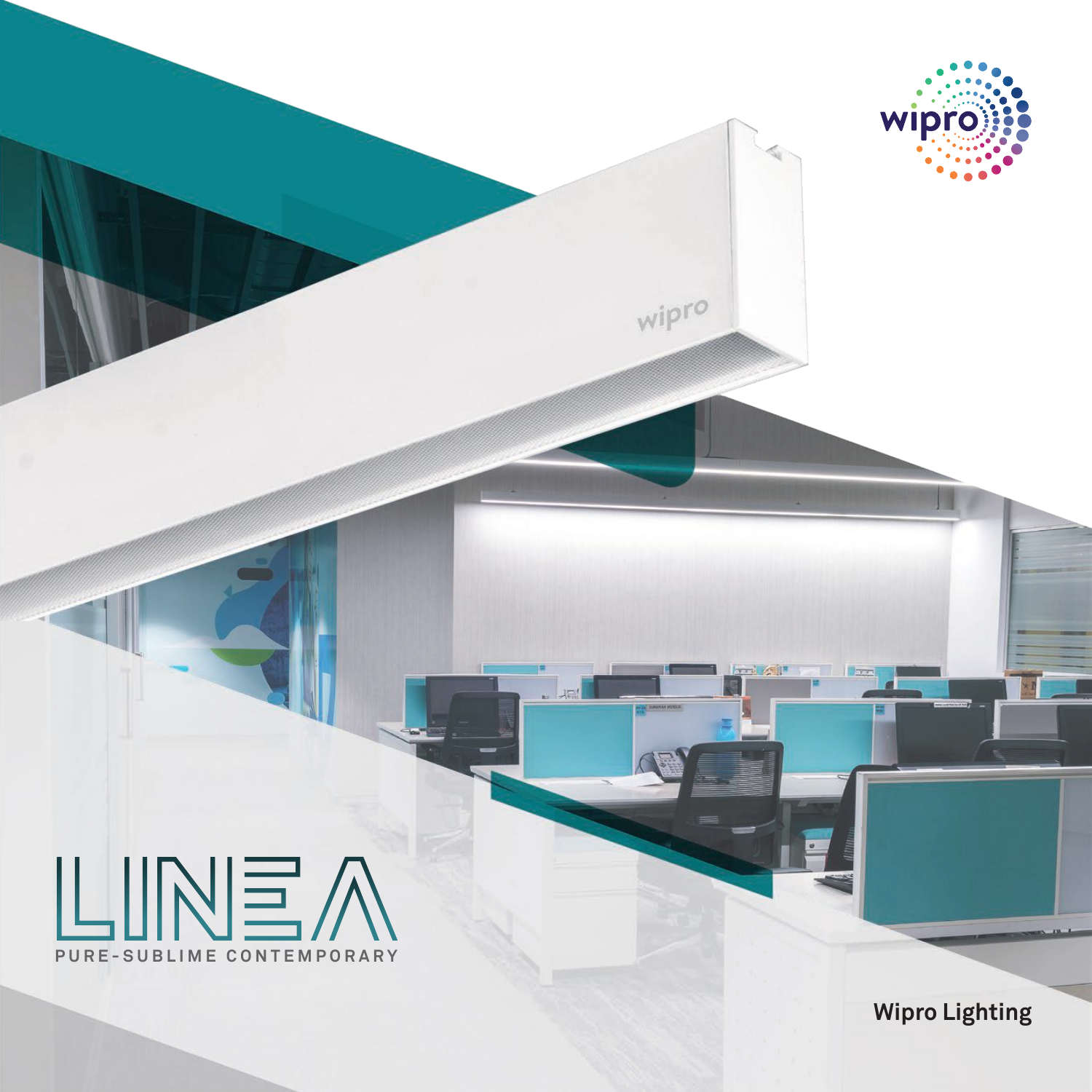





## **Clean & minimalistic design**

Optimal design of 43mm width provides clean & contemporary look



### **Soothing experience**

HET diffuser provides soft, soothing and low glare experience



## **Optimum light output**

Efficacy of >100 Lm/W provides required light levels



### **Rapid installation**

Coupled with sliding suspension & diffuser. Isolated driver ensures fast installation with effective energy consumption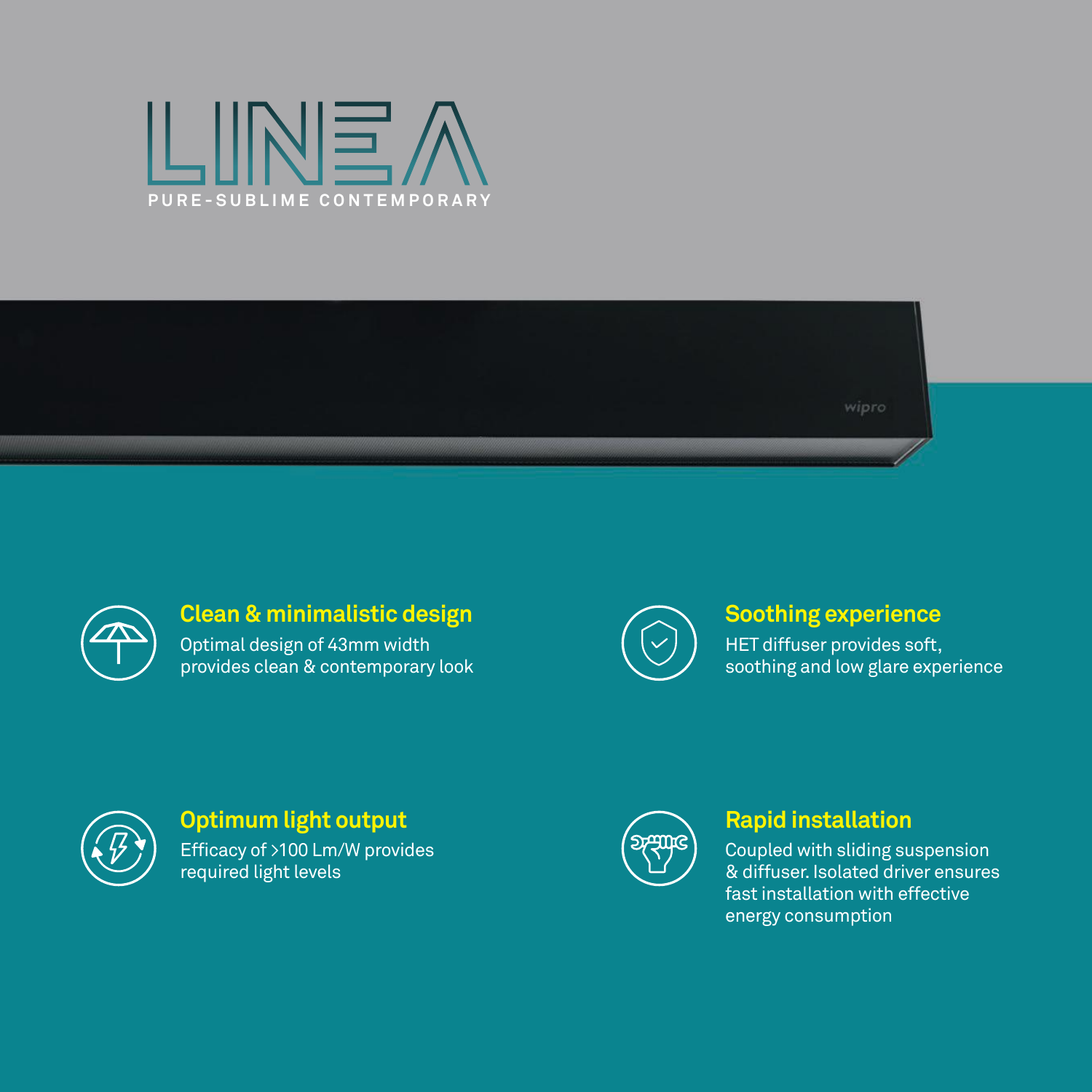# **Quick and rapid installation**

 $w_{i p_{r_Q}}$ 



Driver tray can be taken out at one face of extrusion



Sliding suspension pin can be placed at suitable point



Sliding diffuser arrangement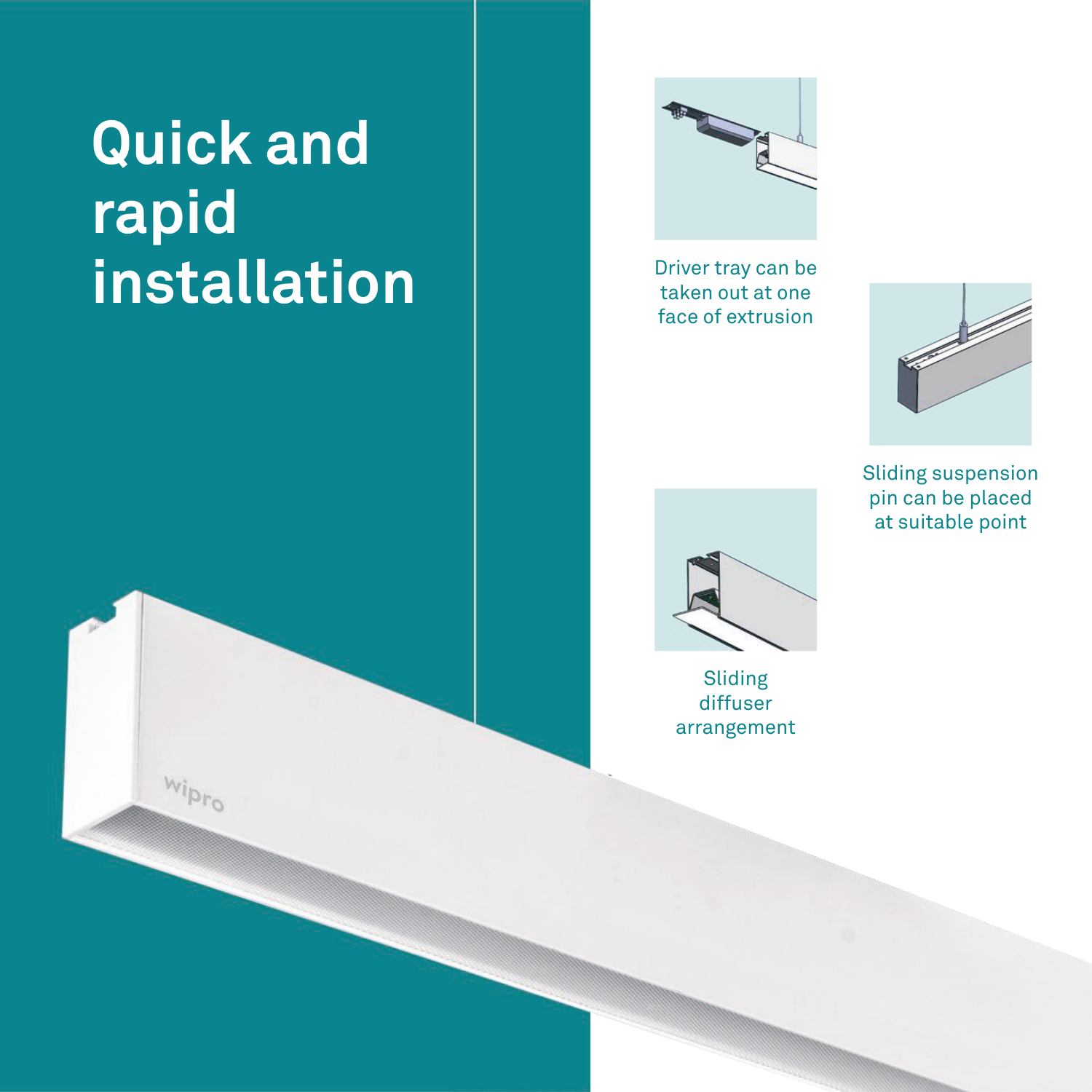# **Specifications**

- Extruded aluminum housing, powder coated in White or Black matt finish with engineering plastic end cap.
- High efficacy LEDs with option of CCT with uniform and optimum light output.
- High Efficiency Translucence (HET) flush diffuser for soft and soothing experience.
- Compatible with IS 10322 part 5/Sec 1 2012, general purpose lighting

# **Installation**

- 1.0Mtr. suspension is part of product/packed along with product and it's suitable for installation on RCC ceiling (2 Nos. for 1200 mm and 3 Nos. for 2400 mm product)
- Clamp for 24 mm modular grid armstrong prelude ceiling to be ordered separately –Code No. LMX2243
- Clamp for 15mm modular grid armstrong silhouette gridto be ordered separately –Code No. LMX225

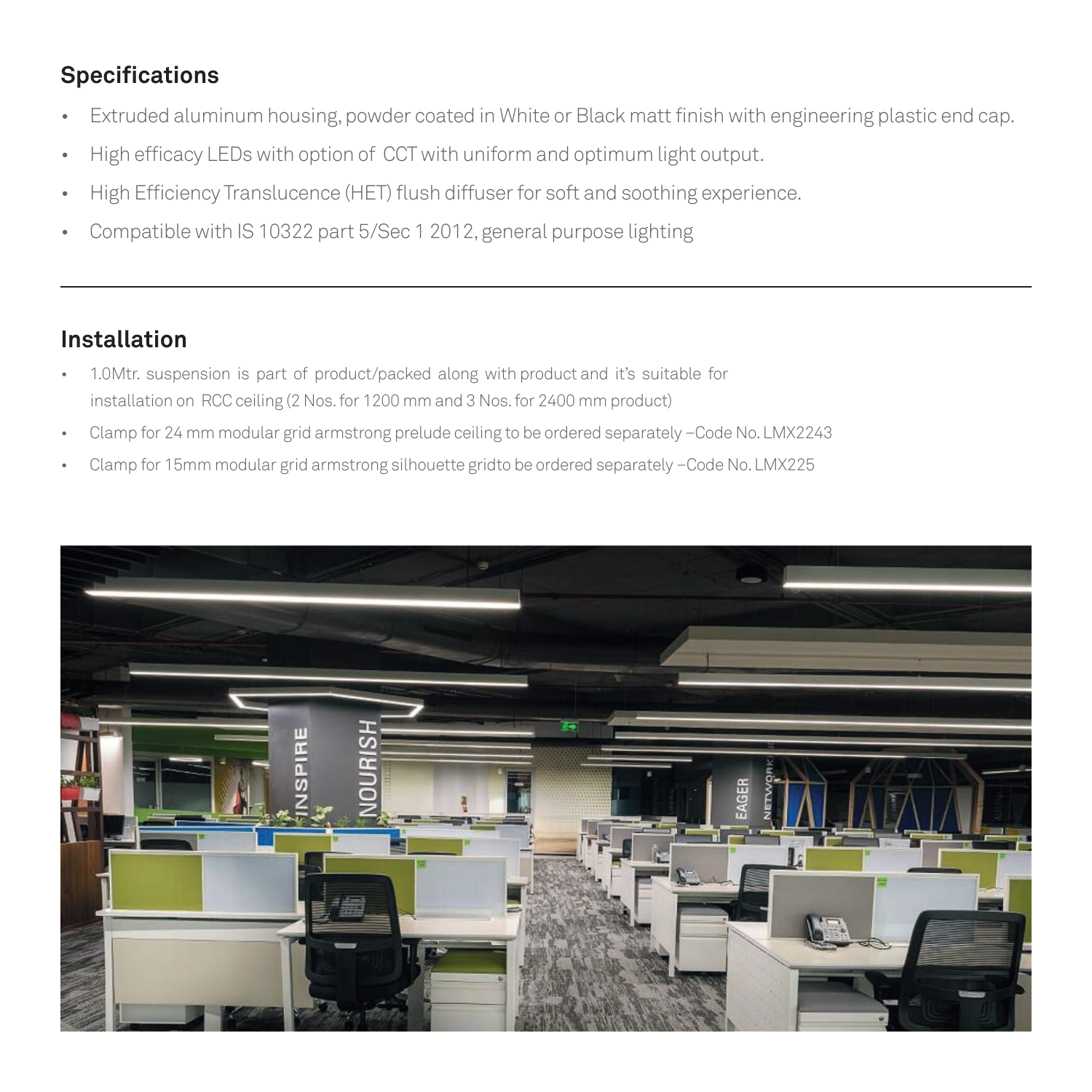# **Electrical Data IP20**

| Catalogue Reference No. | Wattage (W) | Length (mm) | <b>Housing Color</b> | Case Lot (Nos.) |
|-------------------------|-------------|-------------|----------------------|-----------------|
| LM22-251-XXX-40-WX      | 20          | 1200        | White                | 10              |
| LM22-251-XXX-57-WX      | 20          | 1200        | White                | 10              |
| I M22-251-XXX-40-BX     | 20          | 1200        | <b>Black</b>         | 10              |
| IM22-251-XXX-57-BX      | 20          | 1200        | <b>Black</b>         | 10              |
| LM22-501-XXX-40-WX      | 40          | 2400        | White                | 6               |
| LM22-501-XXX-57-WX      | 40          | 2400        | White                | 6               |
| IM22-501-XXX-40-BX      | 40          | 2400        | <b>Black</b>         | 6               |
| LM22-501-XXX-57-BX      | 40          | 2400        | <b>Black</b>         | 6               |

# **Dimension Drawing**



#### • 1200 mm length with 2 Suspension



• 2400 mm length with 3 Suspension

All Dimensions are in mm, Tolerance +/- 2